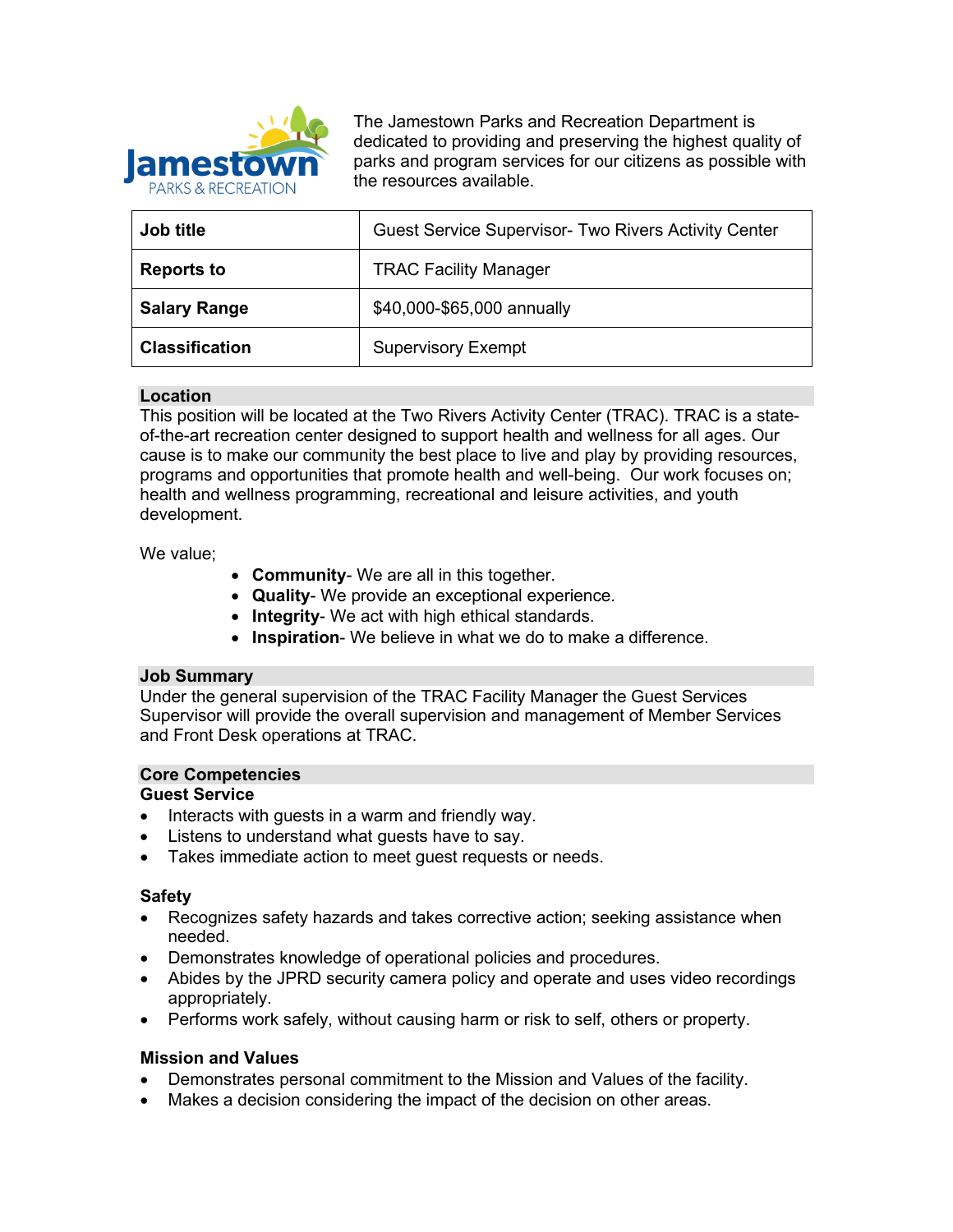- Initiates collaboration with others outside of service area.
- Models accountability for learning by sharing knowledge and learning from others.
- Regular and predictable attendance is required.

# **Interpersonal/Communication/Relationships**

- Builds effective working relationships.
- Expresses appreciation to others for their work.
- Treats others with respect.

# **Leadership**

- Demonstrates both knowledge and application of TRAC policies, procedures, and guidelines.
- Facilitates and supports change within TRAC and Jamestown Parks and Recreation.
- Demonstrates commitment to continuous learning for themselves and staff.
- Demonstrates and applies continuous quality improvement knowledge and skills.

# **Management**

- Professionalism/Integrity Models high standards of principles, values, and ethics through policy decisions, professional duties, and personal actions in the organization and the community.
- Leadership/Visualization Monitors and anticipates changes with the fitness, wellness, and health care industry. Seeks input from others and provides direction to employees; listens and communicates to ensure acceptance and ownership of strategic and operational direction as well as the accomplishment of organizational goals.
- Decision Making/Problem Solving Gathers information, selects the best strategy, implements and evaluates decisions to assure continuous improvement and contribution to the long-term best interest of TRAC and its constituents.
- Manages Money Ensures good stewardship of financial resources through generating revenue and/or controlling costs; provides oversight for the financial condition of area of responsibility by managing effectively within budget.
- Manages Employee Resources Promotes high levels of employee engagement, performance, and retention, and allocates resources consistent with TRAC's mission of service.

# **Information Management**

- Demonstrates skill in accessing, preparing, and using information as relevant to position.
- Verbalizes and demonstrates knowledge of procedures for maintaining security, confidentiality and integrity of employee and member information.
- Demonstrates ability to collect, analyze and present data as appropriate to position.

# **Equipment**

- Demonstrates skill in use of equipment relevant to position; verbalizes knowledge of appropriate safety procedures.
- Diagnoses equipment problems; repairs equipment or seeks out appropriate person to make repairs.
- Consistently informs appropriate person of problems encountered with repairs or calibration of equipment.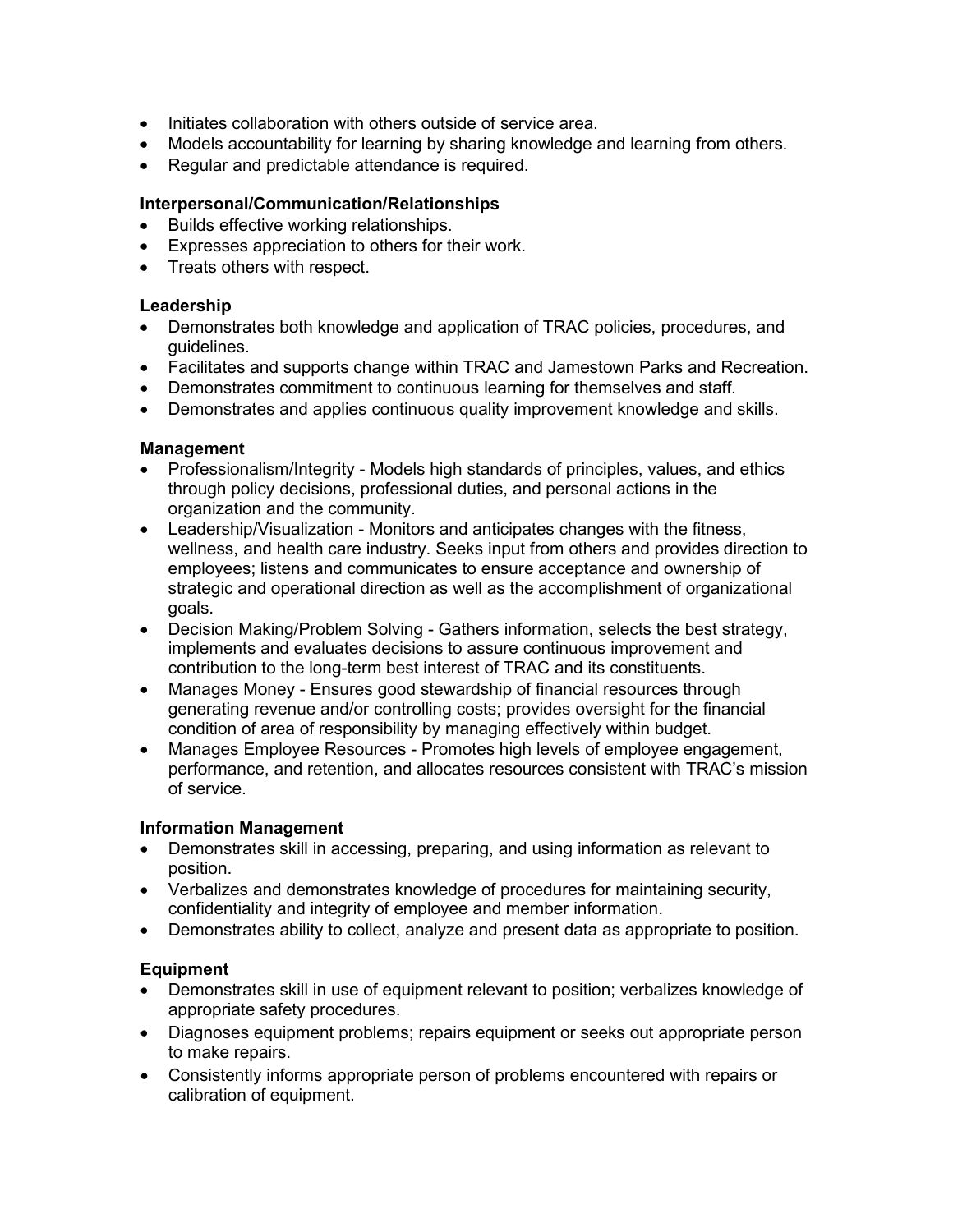## **Duties and responsibilities**

- Assures that self and staff maintain positive relationships with guests in order to recruit and retain members.
- Serves as the direct contact person for all questions and concerns for TRAC guests ensuring satisfaction for the majority. Serves as a backup to the staff at front desk.
- Provides feedback and is the liaison between guests of TRAC and appropriate program managers to ensure that guest needs are met through services and programs.
- Partners with the Facility Maintenance Supervisor to ensure a safe, efficient, attractive, and well-maintained facility including following emergency policies and procedures.
- Accountable for the recruitment, selection, development, training, and scheduling of the guest services staff and for ensuring that the employees work as a team in achieving the department and organizations goals. Holds regular and effective staff meetings.
- Responsible for the implementation of member recruitment and retention strategies.
- Manages facility reservations and rentals.
- Has expertise in the member relations database and software programs as it pertains to front desk and membership services. Serves as a trainer and mentor to others using this software.
- Validates daily transactions for accuracy.
- Performs monthly billing and member management tasks; ie, automatic withdrawal, membership reports and audit, submission to third party reimbursements
- Manages TRAC Membership Assistance scholarship program.
- Works with business office to assure accurate billing and refund policies.
- Participates in the development of the annual business plan and oversees the financial targets for the Guest Services Department.
- Maintains and implements Jamestown Parks and Recreation and TRAC policies and procedures and assures they are followed by staff and members.
- Assists with policy and procedure drafting and review.
- Supports TRAC Phase II Capital Campaign by processing documentation.
- Maintains department inventory.
- Submits billing requests accurately and timely; assures budget is maintained.
- Serves as the liaison to TRAC management team and other departments and staff within the district.
- Perform other duties as delegated by the TRAC Facility Manager.

### **Qualifications**

### **Education:**

- Preferred bachelor's degree or related field or equivalent work experience. **Experience:**
- Minimum of 2 years Customer Service experience required.
- Experience with accounting/billing software preferred.
- Supervisory experience preferred.